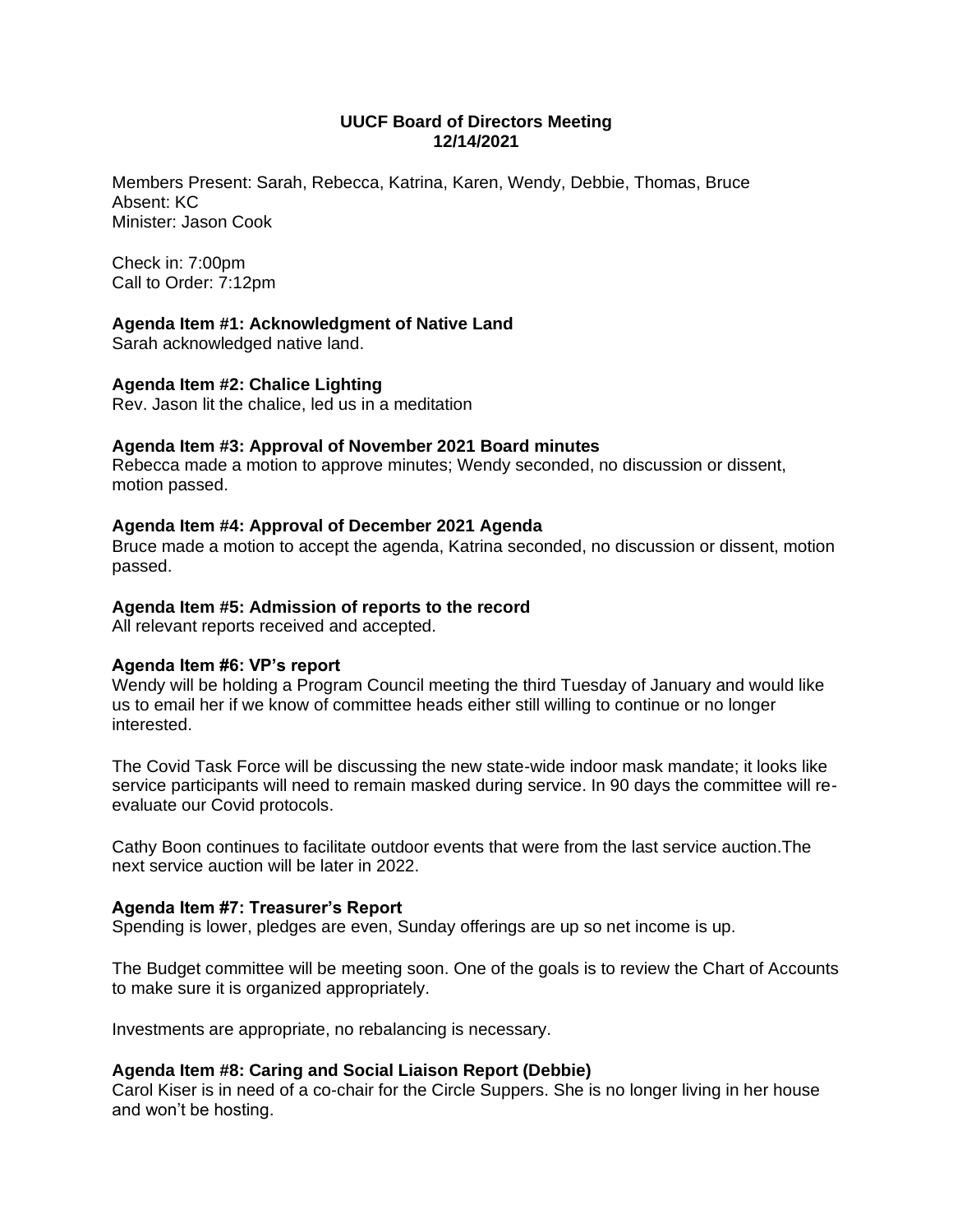Mary Botts is still sending cards to congregants and Debbie contacted Rachel to see if the children could be involved in making/sending cards.

Sarah will email Mary Botts to request that Mary take over the Sunshine Committee leadership.

## **Agenda Item #9: Growth Liaison Report (Thomas)**

Coffee hour hosting is continuing with Harry the main host, with Steve S occasionally hosting.

Because of COVID, the Engagement Ministry is fairly quiet as far as the Welcoming Committee, New to UU class, and Caring for Kids goes.

Chalice Circles will begin again in January. Soul Matters is currently meeting via Zoom. Social Media is not being actively worked on.

Thomas brings up and all agree that it is a challenging time and it is unclear what we should be focusing on. Do we focus on keeping our congregants connected rather than attempt to welcome new people, or is there a way to do both? Suggestions from the Board include:

- Send a New Year's card from UUCF with an insert about our in-service program, place, time, COVID requirements
- Phone tree
- Regular postcard with UUCF information and upcoming events
- New to UU class via Zoom
- Update our website with more visible service hours, COVID requirements and upcoming sermon topics
- Signage at the building with the information on how/when to attend services
- New format for our newsletter
- Make the courtyard area more welcoming for pre-service congregating

### **Agenda Item #10: Social Action Liaison Report (Rebecca)**

Still need a UUA Service Committee representative.

Pathways of Hope relationship is going well.

Social Action committee is anxious to figure out how they can get back to meeting in person and get information out to congregants.

### **Agenda Item #11: Religious Education Liaison Report (Katrina)**

Not sure if the committee heads for the Adult RE are active.

Rachel is inviting vaccinated teens and children to attend this Sunday's service.

The Coming of Age program begins in January and if anyone is interested in being a mentor let Katrina know.

# **Agenda Item #12: Worship Liaison Report (Jason for KC)**

Worship is scheduled out for the next six months.